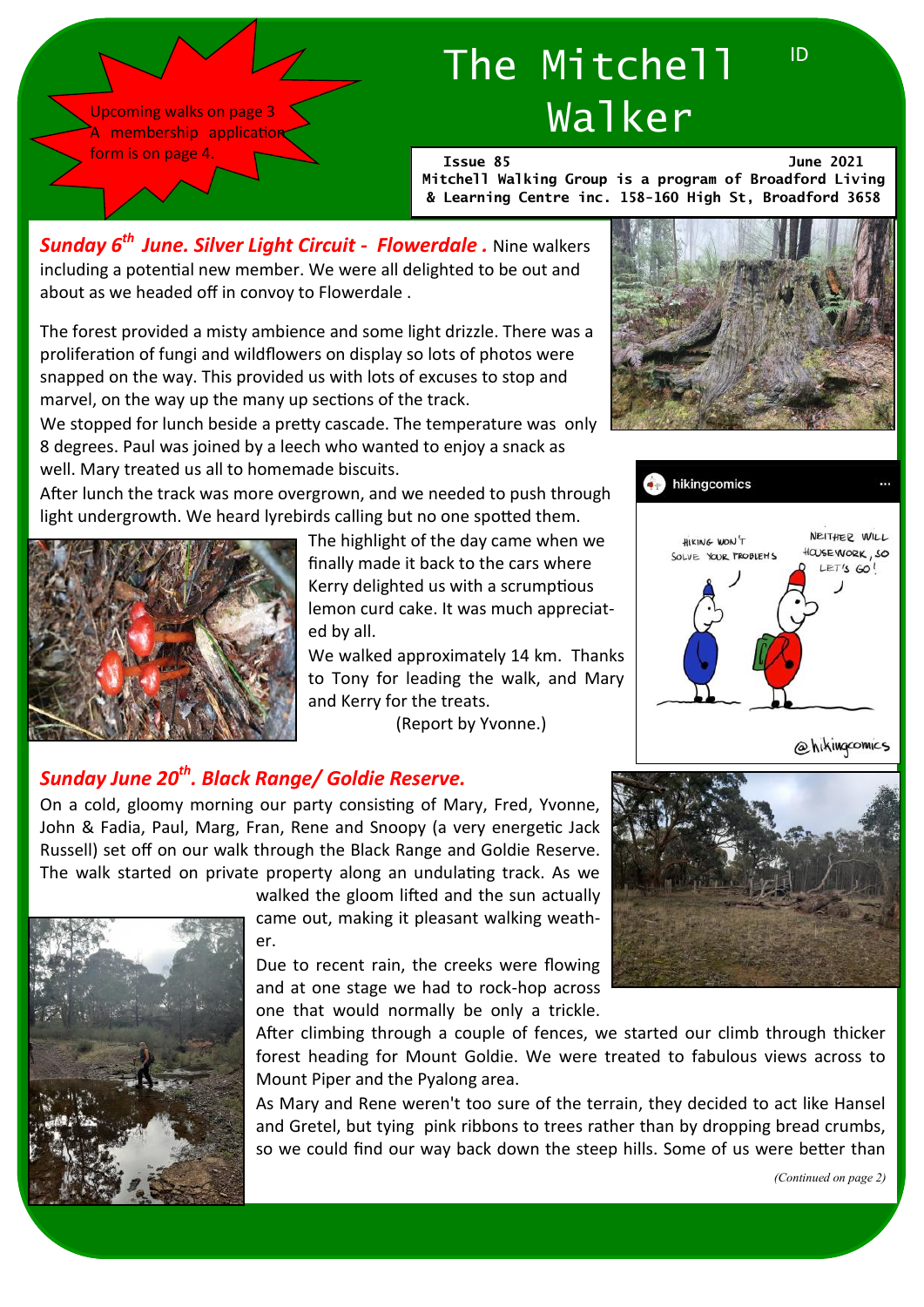### The Mitchell Walker



#### others at spotting them!

Pink proved to be a very fortuitous colour as Fran's pink phone must have fallen out of her pocket as she was climbing over one of the many fallen trees. Hundreds of trees had been uprooted and branches snapped off during the storm the week before our walk. Once Fran re-

alised her pink phone (perhaps her granddaughter chose that colour?) it was decided some of our group would continue on, while Fran, Margaret and Mary backtracked to look for it. Fortunately, Fran did find the phone. Not sure if it was the bright pink colour or the constant ringing that revealed its hiding spot.

While Fred, John and Yvonne pushed on up towards the top of Mount Goldie, the rest of us pulled the pin and decided to stop for lunch. It was almost 2:00 pm so we found a spot amongst the bracken in the sunshine, and enjoyed the fabulous view while munching on our long-



awaited lunch. We also summoned those that had gone ahead to return to us. They hadn't quite make it to the top of the mountain but as it was getting quite late we decided to head back. Our walk back was quite steep and once again there were all those fallen trees to climb over or detour around. Thank goodness for the pink ribbons or we might have taken a wrong turn. We were rather tired by the time we got back to our cars. Even Snoopy had started to slow down.



What Mary had called a "moderate" walk, some of us rated "hard", mainly due to all the fallen trees and debris on the steep tracks.

Depending on who's phone you believe, we walked either 13 or 16 kilometres by the time we reached the cars. It was dark when we got home, but nevertheless a very enjoyable day. Thank you to Mary and Rene for organising (Report by Fran and Marg.)



#### **Other news:**

Mitchell Bushwalking Group has been fortunate to receive \$500 of extra funding from Bushwalking Victoria to promote ourselves and our activities. This is to offset the negative effects that Covid has had on our recruitment and membership. Thanks to Bushwalking Victoria for the funding and Fred for his efforts in successfully applying for it. Part of the money has been spent setting up a web site, which you can now view at: www.mitchellbushwalkers.org . Some more has purchased a mobile billboard which we will have to all look out for, around our Shire and at walk venues.

The group is also planning to purchase a sign to be set up at walks and at promotional events that we attend.



*(Continued on page 3)*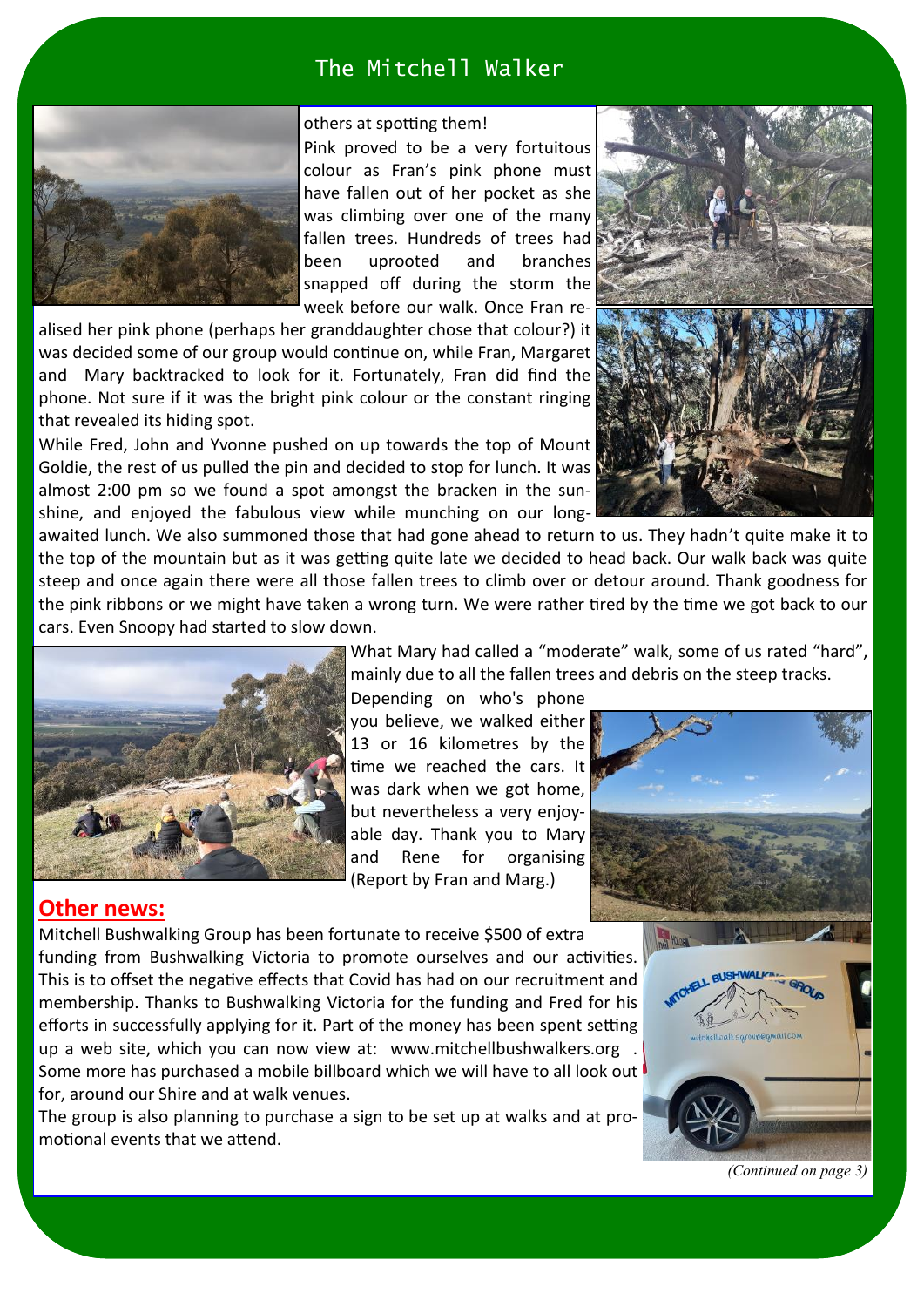### **Upcoming Walks.**

*Sunday July 18th. Wombat MTB Trail loop #1.* A 9.8 km. loop in the Wombat State Forest near Bullengarook. Leader Fred. More details closer to the date.

**Sunday August 1<sup>st</sup>. Black Range near Lancefield.** Yvonne will be leading another walk in the Black Range area, from the opposite end of the range to the walk done by our group on June 20<sup>th</sup>. It will be about 10 km. and easy/medium level of difficulty. (Note: The Cobaw Nudist Walk, as planned last month, could not go ahead because there are too many trees down across the path.)

*Sunday 15th August. Warrenbayne walk* in the Benalla area. More information to follow. Leader Fred. *Sunday 29th August. Malmsbury town walk and Ellis Falls,* A 10.2 km walk along the Campaspe River and taking in the botanical Gardens and cemetery. Leader will be Paul. More information closer to the date.

**French Island. October 8th-10th.** Yes, it's on again and you need to be quick. French Island is a magical place; so close and yet so surprising and unknown. We're looking at the weekend of October 8th, 9th and 10th, providing there are no unexpected Covid outbreaks to prevent it.

Camping is probably not going to be an option, as it is only available as overflow, when the cabins and dorms are full. Expect to pay \$70+ pp. which includes a continental breakfast. Prices seem to have gone up so maybe the facilities have improved too? The whole island is off-grid which keeps costs and prices up.

Anyway. It's a real experience and not to be missed if you've never been there before. In spring you'll probably see the baby koalas too. Contact Kerry by phone or text if you would like to be included. Her contact number is 0408 126 411. **NOTE THE DEADLINE TO BOOK IN, IS WEDNESDAY JULY 14TH** Kerry will need 50% of the cost as a non-refundable deposit to confirm the booking, so timing may be tight.

We have had a long and detailed response from the proprietors of the French Island Eco Inn accommodation, about facilities and opportunities on the island, which Kerry or I could forward to you on request. It's too long to include here.

*November 12-13-14-15 Federation walks: Licola area high country.* A combination of day walks and overnight. More later.

**Next Planning Meeting.** Monday 2<sup>nd</sup> August at the Prince of Wales Hotel in Seymour. (aka The Prince) at 6.00 pm. Meeting before meal or vice versa, depending on the venue's preferences.

Note that we will need to plan for the election of office bearers, possibly at the September planning meeting. Please consider putting yourself up or accepting a position if invited by one of our members. It's all pretty low key. Let's share the work and get some fresh blood and ideas into the committee as we move forward.

*John Brissett (Editor)* 

*\*\* See Membership application form on the next page.*